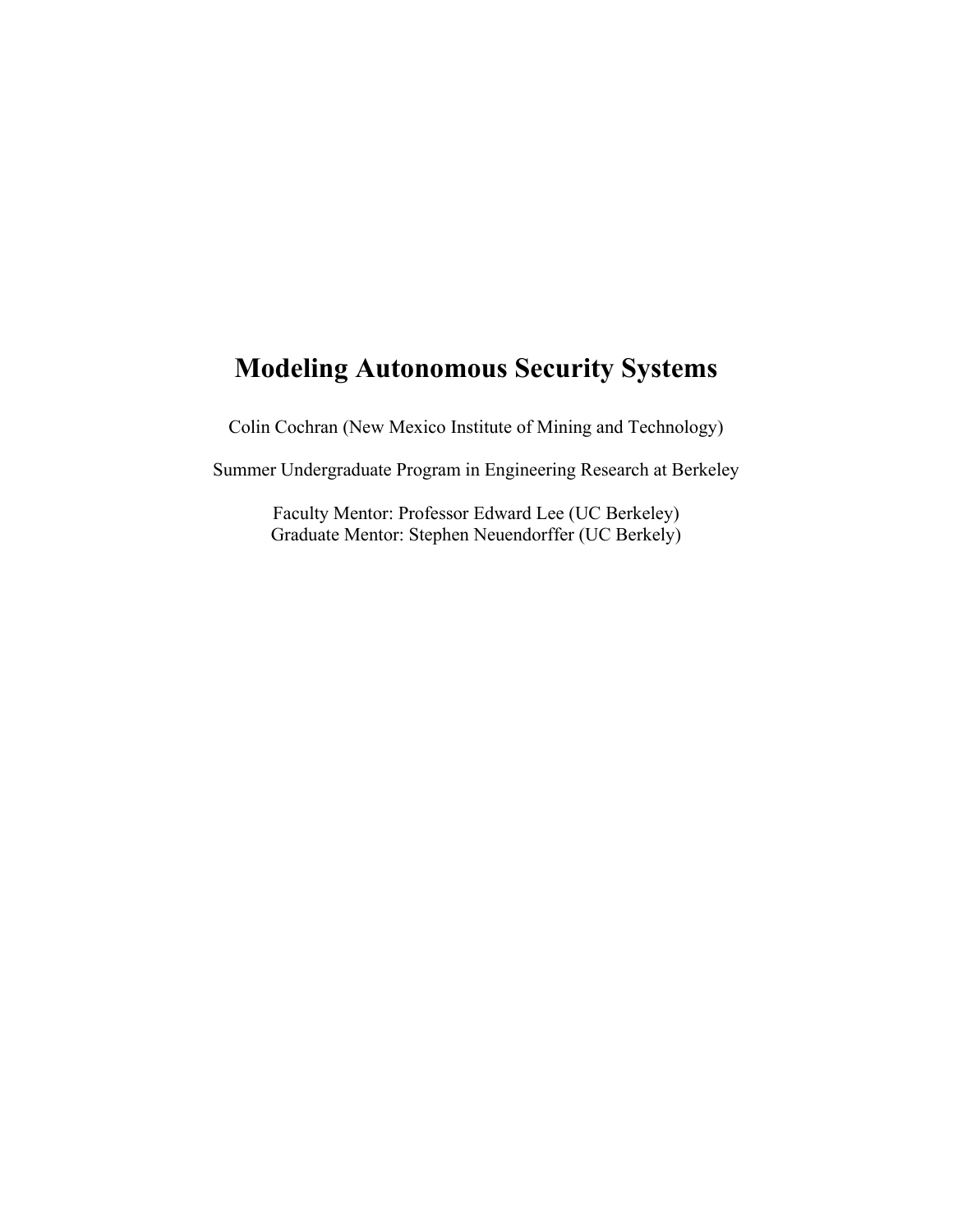## **ABSTRACT**

Autonomous security systems have the advantage that they require no outside intervention to function. Problems arise, however, when one wishes to modify or extend the system, or interface it with other systems. These problems may stem from the communication medium, such as a hard-wired implementation that requires intrusive measures to modify the system. Interfacing multiple systems may also pose problems when they operate under different computational models. In either case, the resulting system may not function as expected. This paper proposes a method to create models of these systems that can be easily modified or interfaced with other system models that may be running under different computational domains, thereby making alterations to the original system practical. Our approach to the problem consisted of extending the functionality of an existing modeling application, namely Ptolemy II. The existing application offered a way to model heterogeneous systems, which solved the computational compatibility issue. An interface library was developed that allowed Ptolemy II models to interact with a commercially available home automation product called X-10. These X-10 devices allow remote control of appliances, lights, motion sensors and other security fixtures, thereby rendering a highly extendable physical infrastructure. Finally, we construct working models of security systems that interface with various systems running under different computational domains. Thus, by leveraging the system modeling power of Ptolemy II and the physical extendibility of X-10 we show that constructing and modifying complex security systems is indeed practical.

# **1. INTRODUCTION**

This paper outlines a method to model complex security systems while accomplishing two design goals:

- 1. Provide a means to interface security models with any other model.
- 2. Provide an intuitive facility to modify models.

Two established technologies provided solutions for both of our goals. One was a modeling environment capable of constructing heterogeneous systems while the other was a home automation infrastructure that transformed a home electrical system into a communications network. This paper systematically describes both technologies and their respective advantages. Thereafter, it describes how these technologies were interfaced to exploit these advantages. Finally, we show how our goals were met while outlining ways to improve upon our design for future research.

## **2. MODELING ENVIRONMENT: PTOLEMY II**

Ptolemy II provides a component based facility to build heterogeneous systems. The component structure suited our security system design since physical implementations could be neatly symbolized in Ptolemy II models. Secondly, Ptolemy II provided a means to interface systems that differed in computational domain. These two traits meant extending an established system would not require extensive rework, which is our goal.

### **2.1 Component Based Design**

Models in Ptolemy II are constructed using components (actors) that perform various actions on given input, hence their name. Actors communicate with each other over connections between ports on the actors. When a model is run, actors signal each other with input to act upon while adhering to communication protocols. These protocols are determined by the computational domain and are implemented by directors.

The component based modeling structure of Ptolemy II lent an intuitive means for constructing security models. A complex system could be aggregated as a compound component and then interfaced or embedded with or within any other system. This modular structure hastened model construction while rendering intelligible, complex systems. [2]

### **2.2 Computation of Models**

Ptolemy II models can make use of various computation models, which governs the interaction among actors. Models can also interact with other models that differ in computational domain. This grants the user flexibility when creating complex models. It also allows any embedded security system, modeled in Ptolemy, to interface with any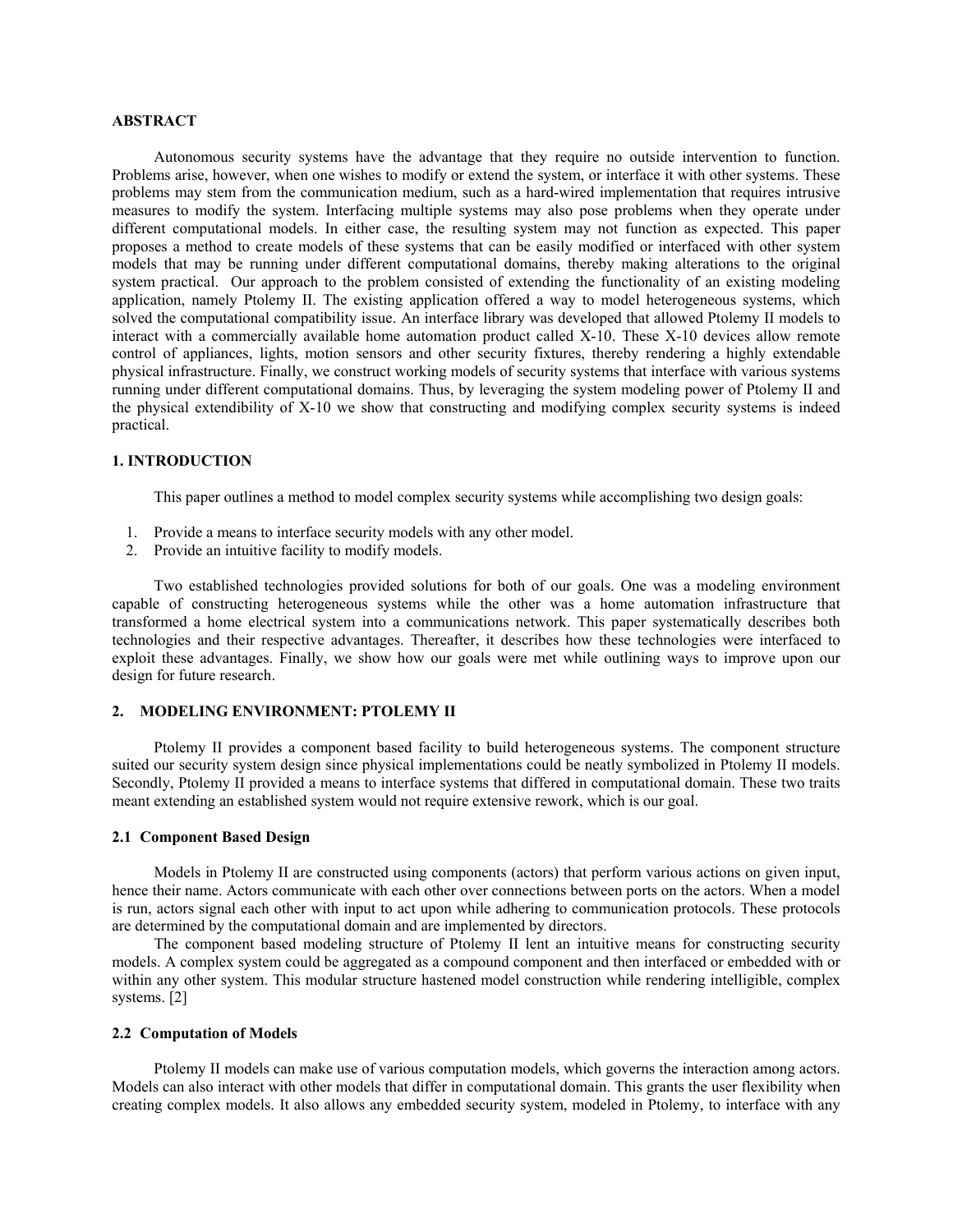other system, modeled in Ptolemy. For, example, a home security system, following a discrete event model of computation, can interface with a home environment control system, following a continuous time model of computation. The interface between these models of computation is abstracted to the developer. [1]

### **3. PHYSICAL SECURITY INFRASTRUCTURE: X-10**

Our approach to building a reconfigurable security system called for some infrastructure to add, remove or modify a system's physical setup easily. Due to its ease of use and extendibility, the X-10 infrastructure was chosen to implement the physical security fixtures. This commercially available home-automation product offered a modular approach to an autonomous system by implementing a communication network via the electrical system of a given structure. This meant than an existing alternating current (AC) power line network—found in most modern structures—could be exploited for communication purposes between security fixtures. [3]

### **3.1 X-10 Communication**

Communication amongst security hardware inside a structure is accomplished by exploiting the structure's electrical system. The X-10 network uses electrical power lines as communication lines and wall outlets as communication ports. Communication between devices follows a transmission protocol for sending and receiving commands to and from X-10 compliant devices, which are plugged into standard wall outlets. Any appliance that is connected to these modules may be controlled by a central X-10 command transceiver. In this way, an X-10 network can be established in any structure that has an electrical system.

| <b>Devices</b>          | <b>Supported Commands</b> |  |
|-------------------------|---------------------------|--|
| Appliance Module        |                           |  |
|                         | on                        |  |
|                         | off                       |  |
|                         | all units off             |  |
| Lamp Module             |                           |  |
|                         | on                        |  |
|                         | off                       |  |
|                         | bright*                   |  |
|                         | $dim^*$                   |  |
|                         | all lights on             |  |
|                         | all lights off            |  |
|                         | all units off             |  |
| <b>Occupancy Sensor</b> |                           |  |
|                         | on                        |  |
|                         | off                       |  |

Several X-10 modules were used to construct the security networks. These include appliance modules, lamp modules and occupancy sensors. Each device supports a static set of X-10 commands; an exhaustive list is given in figure 1. Furthermore, each module has an alpha-numeric address composed of a *house code* and a *unit code*, which are set by their respective dials located on the module. The modules will only respond to commands with this address.

In our implementation, the physical signal transmission is handled by an X-10 serial interface controller. The implementation currently supports the following interfaces:

1. *CM11A* Serial Interface (wired)

2. *CM17A* Serial Interface (wireless)

Each transmitted command is synchronized with the zero crossing point of the AC power line. Signals are sent within

Figure 1 200 microseconds of this point and one command packet

requires eleven cycles of the power line to transmit. The serial interface controller handles this functionality and is abstracted to the user. Although a two-way X-10 infrastructure exists, the one-way variant was chosen due to time constraints.

## **4. THE PTOLEMY II / X-10 INTERFACE**

An interface was required to link Ptolemy II models with X-10 networks. The majority of the research time was spent here for creating an interface library that allowed Ptolemy II models to control X-10 modules. Once the interface library was established, the advantages of both technologies could be exploited.

### **4.1 Library Design**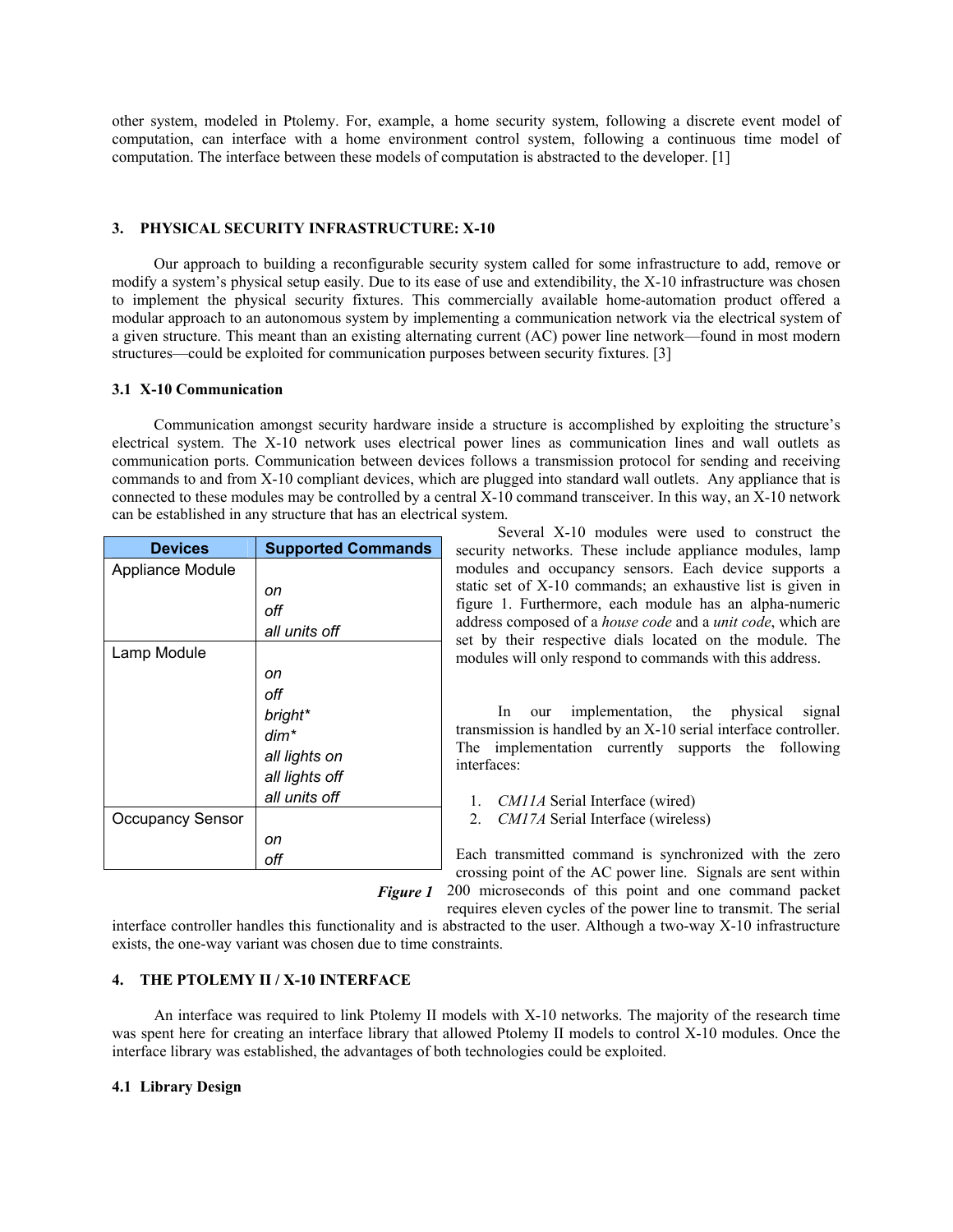## **UML Representation of the X-10** *Figure 2 Figure 2 Interface Library*



The library design places Ptolemy X-10 controller components into two categories: senders and receivers. Senders transmit commands to specific X-10 devices, such as appliance controllers, while receivers listen to X-10 network activity and filter out incoming messages with specific addresses. This implementation offers the following advantages.

- 1. Library extendibility
- 2. Intuitive device abstraction

Extending the Ptolemy X-10 library is facilitated through code reuse. New actors are developed by extending the functionality of a sender, receiver or both. Since the core functionality for each type of controller is already implemented, new actors only add functionality that is specific to their unique purpose.

Typically, each Ptolemy component represents one and only one X-10 module. Each component has a specific set of commands that it may send or receive. Since the interface functionality to X-10 modules is abstracted, the user does not need to understand how it functions to build Ptolemy II models. Obviously, this approach expedites model construction and reduces model complexity. The house and unit code for each X-10 component in Ptolemy is set to the same address as the X-10 module it symbolizes. This implementation avoids confusion in large models and provides the user with building blocks to construct systems. Figure 2 provides a unified modeling language (UML) representation of the X-10 interface library. Public members and fields are denoted by a "+" sign while protected members and fields are denoted by a "#" sign.

 In some cases, however, a one-to-one actor-module relationship is not advantageous. The X-10 network listener actor is a good example. This actor was designed to monitor X-10 network activity. It enables a user to parse all X-10 commands propagating through the network and subsequently act upon them as necessary. This exploits the fact that all commands in X-10 are necessarily broadcasted as datagrams. This leads to some security pitfalls, however, which are discussed later.

### **4.2 Actor Design**

# **Sender**

#\_destination +houseCode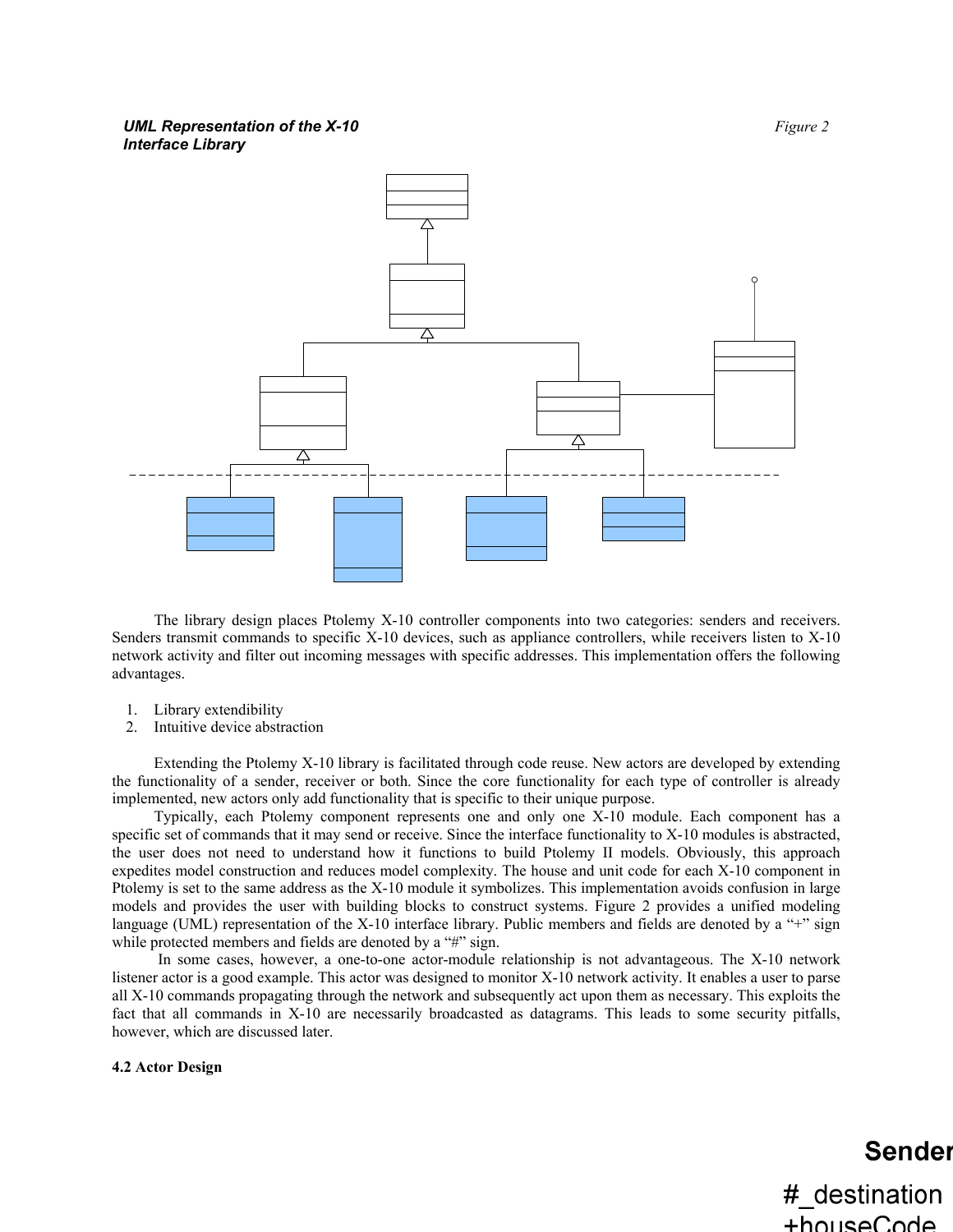A set of X-10-actors was developed and provided building blocks for our security model implementations. Two senders and two receivers were created and provided enough functionality for our system models. Each actor works with a specific set of commands. Generally, each command maps to one and only one port on the actor. The following is an exhaustive list of actors implemented in the library.

- 1. *Appliance Controller*
- 2. *Lamp Controller*
- 3. *Occupancy Sensor*
- 4. *Listener*

Although each actor was designed to function in various computational domains, the discrete event (DE) is generally the most intuitive director to apply to models based upon these actors. This is because we would like components to react to certain events such as when an occupancy sensor detects movement in a hallway or when a model changes states, and to be able to send commands according to a time schedule.

### **4.2.1 Appliance and Lamp Controller**

The appliance and lamp controllers are X-10 senders that share some transmittable commands. Figure 3 depicts a Venn diagram describing the set of instructions that either controller may send. *Appliance and Lamp Controller Command Sets* 



 Exactly one input port exists for each command on either controller. Thus, the appliance controller has two input ports while the lamp controller has four. When any of these ports receive a true input, the controller sends the respective command to the X-10 module located somewhere in the structure. The lamp controller has a special integer parameter that governs the amount to dim or brighten the light. These actors are depicted in figure 4 with the





aforementioned ports enumerated on the left. As one may be a set of the may be a set of the may be a set of the set of the left.

*Figure 4* 

notice, the appliance controller functionality is a subset of the lamp controller functionality. Although this is true, the controller actor provides a clear representation the X-10 appliance module and only provides the user with commands that an appliance module understands. Again, this abstracts the inner workings of the X-10 infrastructure to avoid confusion in models.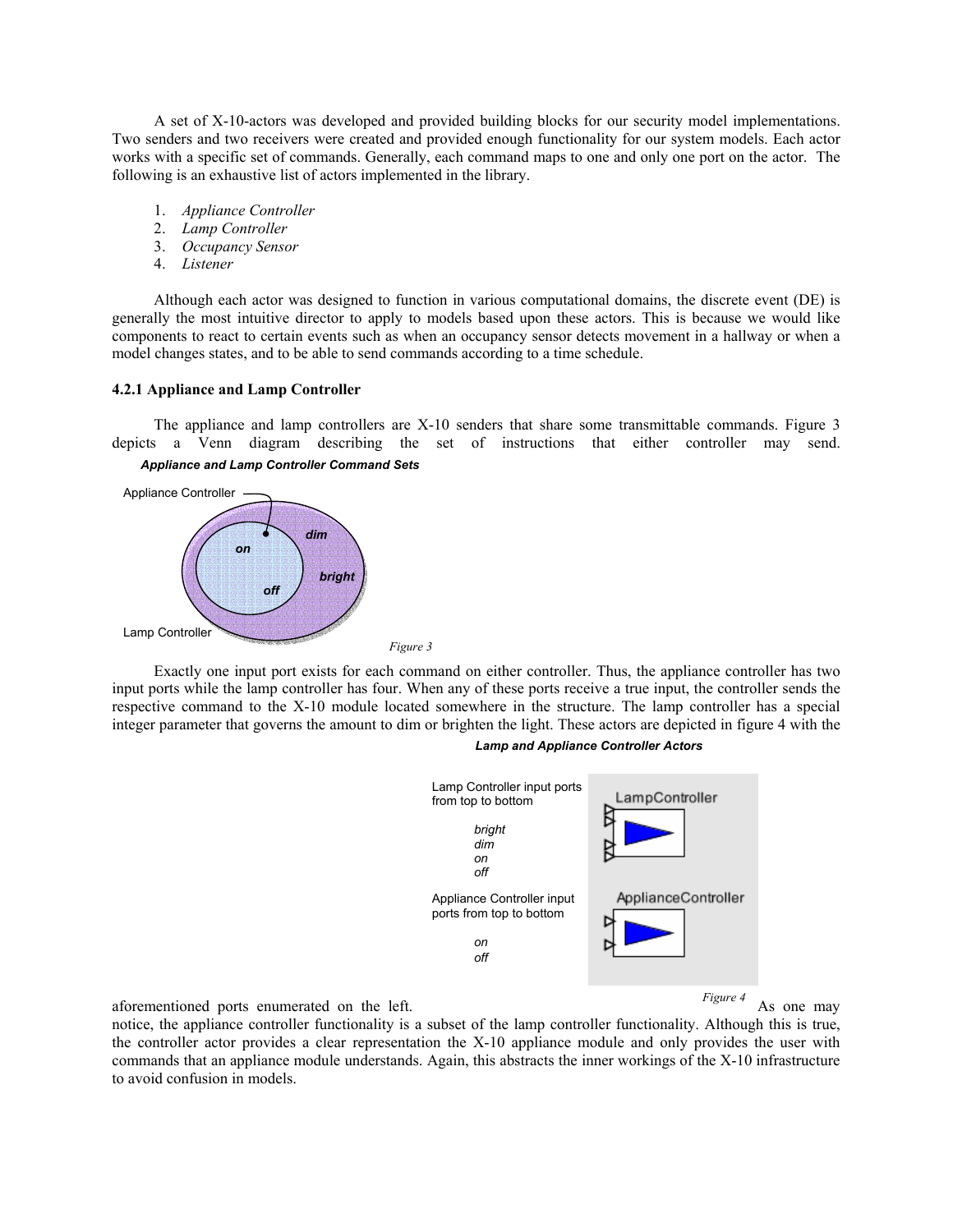### **4.2.2 Occupancy Sensor and Listener**

The occupancy senor actor is a receiver that only listens for messages sent by specific senor modules. Thus, each occupancy actor represents exactly one occupancy sensor module. This is accomplished by matching the address on the module with the one on the actor. The occupancy sensor actor has one output port that sends a Boolean true if and only if the respective module detected motion.

The listener actor behaves differently in that it does not follow our one-to-one paradigm. The X-10 listener was designed to provide a means to monitor X-10 network activity. It will respond to any command sent on the X-10 network and output a string representation of each command on its output port. The idea here is that subsequent actors may filter out commands.

# **5. MODELS**

A series of models were constructed in Ptolemy II and interfaced with X-10 modules. The first models simply

#### *Occupancy Sensor and Listener Actors*



controlled lamps and appliances through command shells. Later, models were designed to respond to input from various occupancy sensors and subsequently turn on lamps or appliances to signal that movement had been detected in certain zones of a structure.

Finally, a complex system was developed that would switch states depending on which occupancy sensors had detected movement. Depending on the current state, the control system would dim, turn on, or turn off series of lights. Furthermore, the model was able to communicate system activity to other models running on various computers via a secure connection over Ethernet.

*Figure 5* **5.1 Design Shortcomings** 

Although we were able to construct and modify models with great success, we discovered serious pitfalls with the X-10 network. In its current implementation, X-10 may not be a suitable means of communication within in security system.

### **5.1.1 Inherently Insecure Communication**

The X-10 network does not provide a secure means of communication since its communication lines are easily compromised. Anyone who has access to an AC power outlet may gain access to the security system. Thus, many exploits are available to an adversary; some are outlined in this section.

Currently, a module cannot determine the origin of a given command. Therefore, a module cannot verify that the command had a valid source. The module can potentially execute a false command sent by an adversary who wishes to compromise the security system.

Since commands are broadcasted and unencrypted, commands may be monitored by anyone without authorization. Thus, an adversary can eavesdrop on a security system's network traffic.

Potentially the most hazardous attacks X-10 networks are susceptible to are denial of service (DoS) attacks. An adversary could easily flood an X-10 network with false commands. The system would not be able to distinguish between valid or invalid commands, thereby rendering a useless security system.

### **5.1.2 Communication Issues**

The X-10 interface controller we choose detected commands far too slow for a practical system to be implemented. The CM11A interface controller would take nearly two seconds to register a command from the X-10 network. Perhaps other X-10 interface devices are able to register commands quicker; in any case there was not enough research time available to test other interface devices.